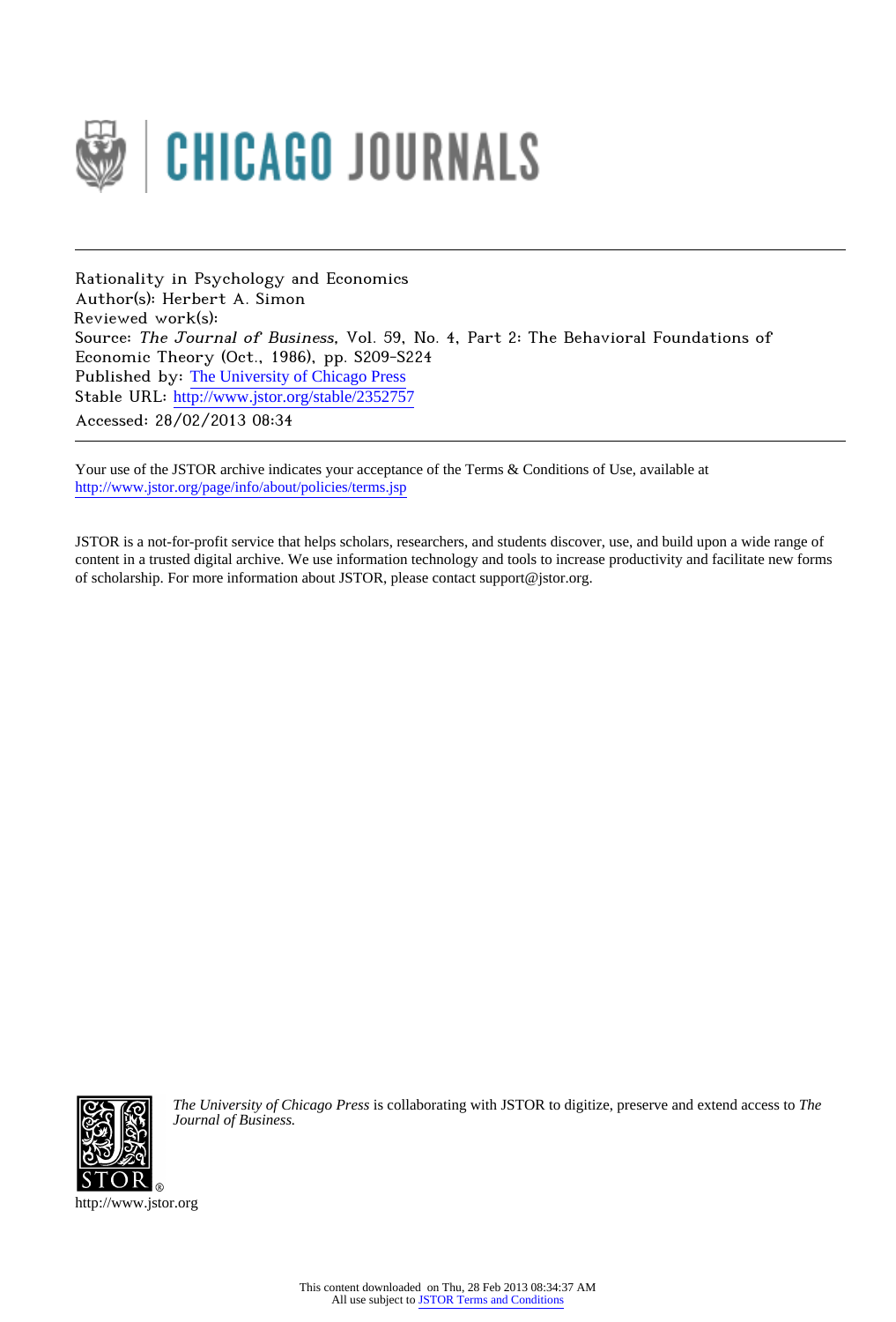**Carnegie-Mellon University** 

# **Rationality in Psychology and Economics\***

**The task I shall undertake here is to compare and contrast the concepts of rationality that are prevalent in psychology and economics, respectively. Economics has almost uniformly treated human behavior as rational. Psychology, on the other hand, has always been concerned with both the irrational and the rational aspects of behavior. In this paper, irrationality will be mentioned only obliquely; my concern is with rationality. Economics sometimes uses the term "irrationality" rather broadly (e.g., Becker 1962) and the term "rationality" correspondingly narrowly, so as to exclude from the domain of the rational many phenomena that psychology would include in it. For my purposes of comparison, I will have to use the broader conception of psychology.** 

**One point should be set immediately outside dispute. Everyone agrees that people have reasons for what they do. They have motivations, and they use reason (well or badly) to respond to these motivations and reach their goals. Even much, or most, of the behavior that is called abnormal involves the exercise of thought and reason. Freud was most insistent that there is method in madness, that neuroses and psychoses were patients' solutions-not very satisfactory**  solutions in the long run—for the problems that **troubled them.** 

**\* In writing out my remarks for publication, I have had the benefit, of course, of hearing the observations of my discussants at the Chicago meeting. I shall take the liberty of commenting, from time to time, on their remarks, but I shall try to indicate when I do so, in order to avoid a confusing anachronism.** 

**(Journal of Business, 1986, vol. 59, no. 4, pt. 2) ? 1986 by The University of Chicago. All rights reserved. 0021-9398/86/5904-0008\$01 .50** 

**S209** 

**The assumption that actors maximize subjective expected utility (economic rationality) supplies only a small part of the premises in economic reasoning, and that often not the essential part. The remainder of the premises are auxiliary empirical assumptions about actors' utilities, beliefs, expectations, and the like. Making these assumptions correctly requires an empirically founded theory of choice that specifies what information decision makers use and how they actually process it. This behavioral empirical base is largely lacking in contemporary economic analysis, and supplying it is essential for enhancing the explanatory and predictive power of economics.**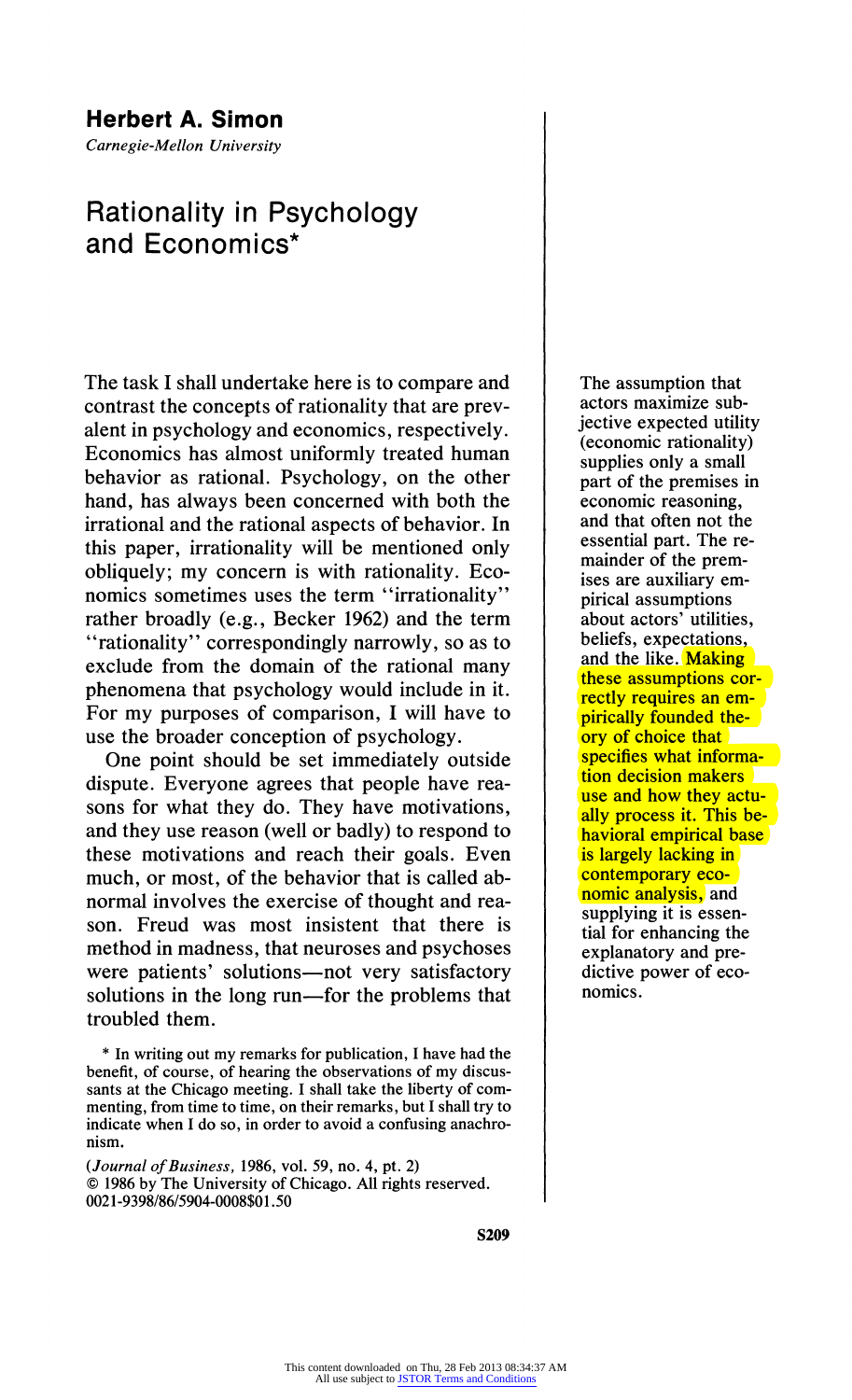I emphasize this point of agreement at the outset—that people have reasons for what they do—because it appears that economics some**times feels called on to defend the thesis that human beings are rational. Psychology has no quarrel at all with this thesis. If there are differences in viewpoint, they must lie in conceptions of what constitutes rationality, not in the fact of rationality itself.** 

**The judgment that certain behavior is "rational" or "reasonable" can be reached only by viewing the behavior in the context of a set of premises or "givens." These givens include the situation in which the behavior takes place, the goals it is aimed at realizing, and the computational means available for determining how the goals can be attained. In the course of this conference, many participants referred to the context of behavior as its "frame," a label that I will also use from time to time. Notice that the frame must be comprehensive enough to encompass goals, the definition of the situation, and computational resources.** 

**In its treatment of rationality, neoclassical economics differs from the other social sciences in three main respects: (a) in its silence about the content of goals and values; (b) in its postulating global consistency of behavior; and (c) in its postulating "one world"-that behavior is objectively rational in relation to its total environment, including both present and future environment as the actor moves through time.** 

**In contrast, the other social sciences, in their treatment of rationality, (a) seek to determine empirically the nature and origins of values and their changes with time and experience; (b) seek to determine the processes, individual and social, whereby selected aspects of reality are noticed and postulated as the "givens" (factual bases) for reasoning about action; (c) seek to determine the computational strategies that are used in reasoning, so that very limited information-processing capabilities can cope with complex realities; and (d) seek to describe and explain the ways in which nonrational processes (e.g., motivations, emotions, and sensory stimuli) influence the focus of attention and the definition of the situation that set the factual givens for the rational processes.** 

**These important differences in the conceptualization of rationality rest on an even more fundamental distinction: in economics, rationality is viewed in terms of the choices it produces; in the other social sciences, it is viewed in terms of the processes it employs (Simon 1976/ 1982). The rationality of economics is substantive rationality, while the rationality of psychology is procedural rationality.** 

#### **Substantive and Procedural Rationality**

**If we accept values as given and consistent, if we postulate an objective description of the world as it really is, and if we assume that the**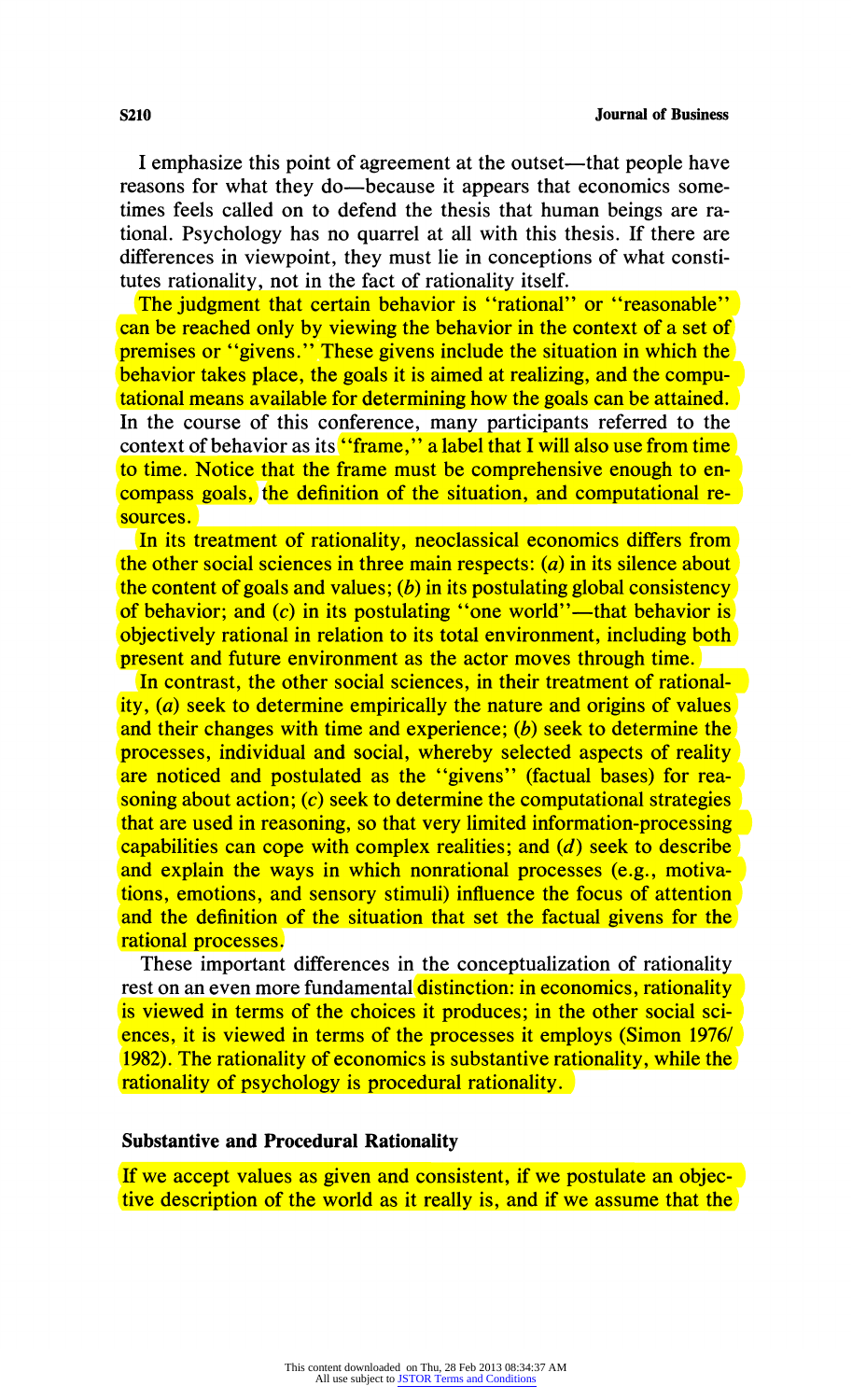**decision maker's computational powers are unlimited, then two important consequences follow. First, we do not need to distinguish between the real world and the decision maker's perception of it: he or she perceives the world as it really is. Second, we can predict the choices that will be made by a rational decision maker entirely from our knowledge of the real world and without a knowledge of the decision maker's perceptions or modes of calculation. (We do, of course, have to know his or her utility function.)** 

**If, on the other hand, we accept the proposition that both the knowledge and the computational power of the decision maker are severely limited, then we must distinguish between the real world and the actor's perception of it and reasoning about it. That is to say, we must construct a theory (and test it empirically) of the processes of decision. Our theory must include not only the reasoning processes but also the processes that generate the actor's subjective representation of the decision problem, his or her frame (Simon 1978/1982).** 

**The rational person of neoclassical economics always reaches the decision that is objectively, or substantively, best in terms of the given utility function. The rational person of cognitive psychology goes about making his or her decisions in a way that is procedurally reasonable in the light of the available knowledge and means of computation.** 

**Embracing a substantive theory of rationality has had significant consequences for neoclassical economics and especially for its methodology. Until very recently, neoclassical economics has developed no strong empirical methodology for investigating the processes whereby values are formed, for the content of the utility function lies outside its self-defined scope. It has developed no special methodology for investigating how particular aspects of reality, rather than other aspects, come to the decision maker's attention, or for investigating how a representation of the choice situation is formed, or for investigating how reasoning processes are applied to draw out the consequences of such representations.** 

**All these investigations call for empirical inquiry at the micro leveldetailed study of decision makers engaged in the task of choice (Simon 1979b/1982, 1982). They are not questions that are easily answered by even the most sophisticated econometric analysis of aggregate data. To understand the processes that the economic actor employs in making decisions calls for observing these processes directly while they are going on, either in real world situations or in the laboratory, and/or interrogating the decision maker about beliefs, expectations, and methods of calculation and reasoning.** 

**Securing access in order to observe decision processes in business firms or government organizations is difficult but often quite feasiblethere are already a substantial number of successful studies of this kind**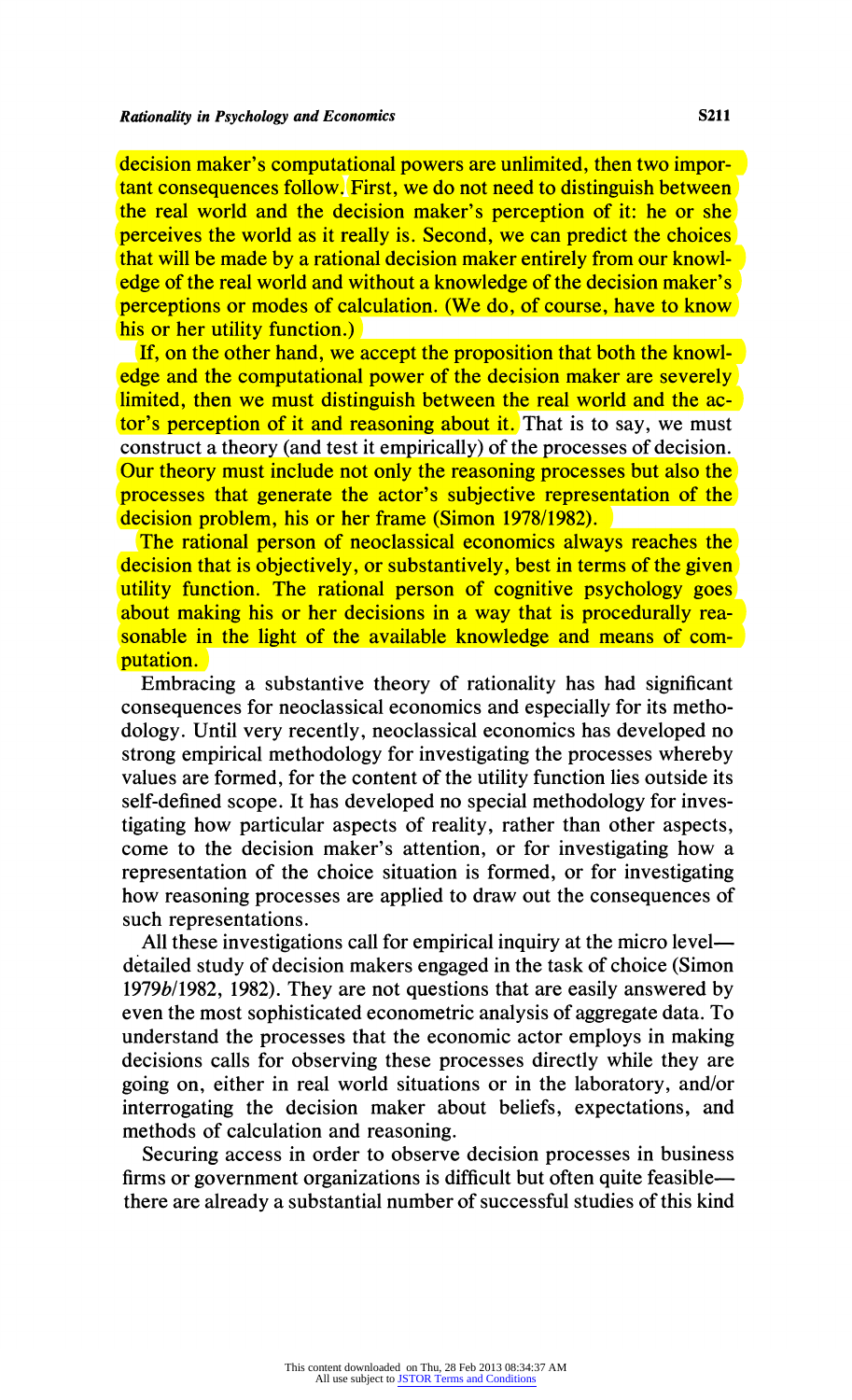**in the literature. To extrapolate and generalize the findings requires attention to problems of sampling and aggregation; but these problems are surely easier to solve than the problem of going from the micro level of hypothetical "representative firms" or "typical consumers" to the level of markets.** 

**Laboratory experiments on decision processes raise questions of their generalizability to real world situations. Studies that depend on interrogation of one kind or another raise questions of the veridicality of responses. There is no dearth of methodological issues but no reason to suppose that these issues are any more intractable than those encountered in standard econometric practice. But since experimental economics is well represented at this conference, I will say no more about the methodological issues it faces. They are best discussed in the context of concrete examples, a number of which will be provided here.** 

**To move from substantive to procedural rationality requires a major extension of the empirical foundations of economics. It is not enough to add theoretical postulates about the shape of the utility function, or about the way in which actors form expectations about the future, or about their attention or inattention to particular environmental variables. These are assumptions about matters of fact, and the whole ethos of science requires such assumptions to be supported by publicly repeatable observations that are obtained and analyzed objectively.** 

**In the following sections of this paper, I should like to illustrate, with concrete examples, the difficulties that contemporary neoclassical economics faces on a number of fronts owing to the insufficiency of its empirical foundations. These examples will also suggest the directions in which empirical work needs to go. My topics will include the shape and dimensions of the utility function, the role of attentional processes, the formation of expectations, and the sources of the empirical parameters and models that characterize cost and supply functions.** 

**In all these examples we will see that the conclusions that are reached by neoclassical reasoning depend very much on the "auxiliary" factual assumptions that have to be made to define the situation**  and very little on the assumptions of substantive rationality—in partic**ular, the utility-maximization assumptions. Indeed, in many cases, provided that the factual assumptions are retained, the conclusions reached within the utility-maximization framework could be reached as readily from much weaker assumptions of "reasonableness" in behavior (Becker 1962). Almost all the action, all the ability to reach nontrivial conclusions, comes from the factual assumptions and very little from the assumptions of optimization. Hence it becomes critically important to submit the factual assumptions to careful empirical test.**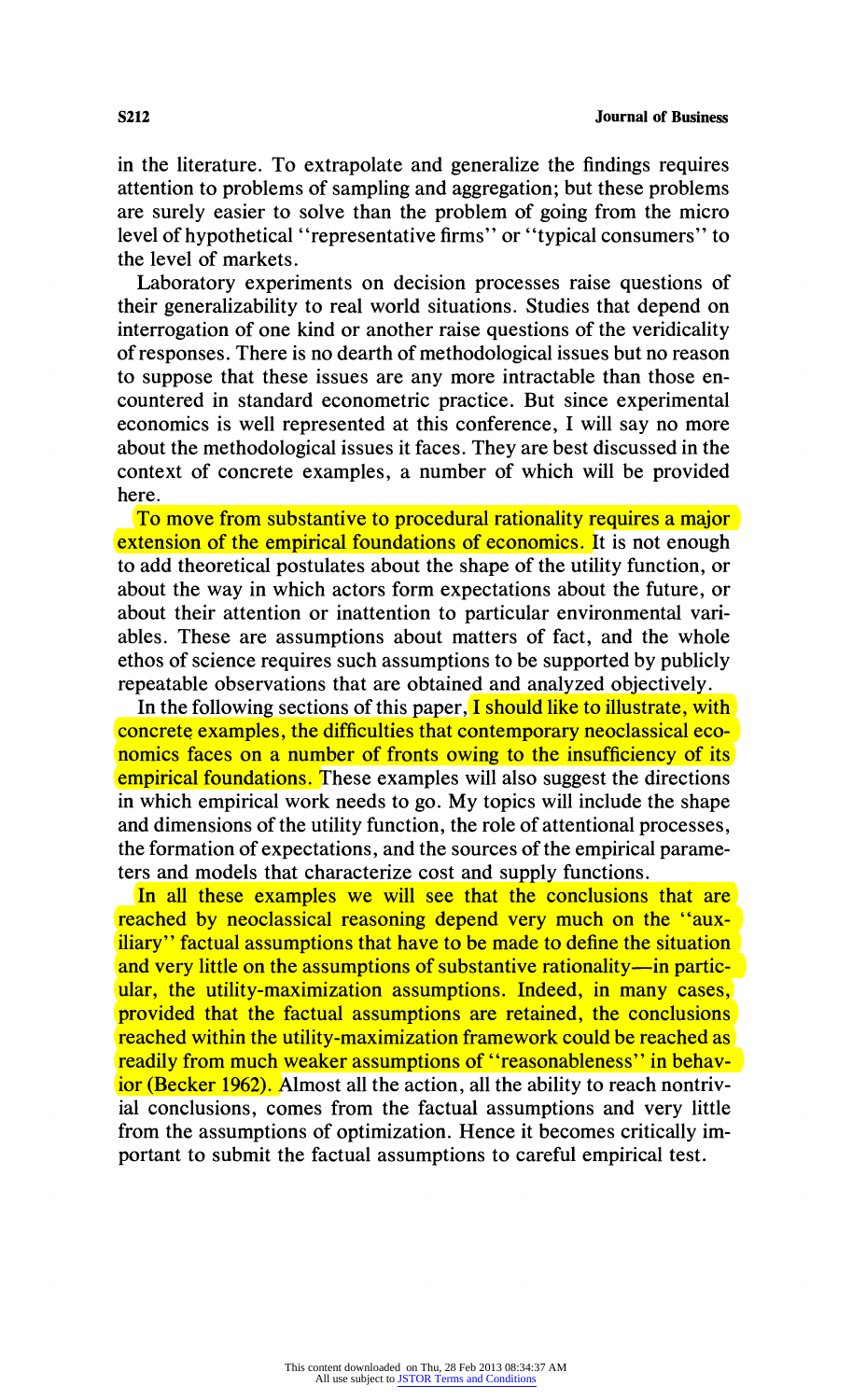#### **Empirical Basis for the Utility Function**

**Contemporary neoclassical economics provides no theoretical basis for specifying the shape and content of the utility function, and this gap is very inadequately filled by empirical research using econometric techniques. The gap is important because many conclusions that have been drawn in the literature about the way in which the economy operates depend on assumptions about consumers' utility functions.** 

**To illustrate this claim, I will take two examples from the work of one of my discussants, Gary Becker, at the risk, of course, of introducing circularity by discussing a discussant. Both examples are drawn from Becker's well-known A Treatise on the Family (1981).** 

## **The Opportunities of Children**

**My account of the first example is not original but follows an enlightening analysis that has been carried out recently by Arthur Goldberger (in press) of Becker's (1981, chs. 6, 7) theory of the opportunities of children and intergenerational mobility. On page 116 of his book, Becker follows a mathematical demonstration with the interpretation: "If parents correctly anticipate their children's luck and endowment, an increase in either would not add an equal amount to the income of children." This interpretation is later (pp. 125-26) used to question whether public compensatory education programs will achieve their goal since parents whose children participate in these programs simply reallocate elsewhere resources they would otherwise have invested in these children.** 

**I will return in a moment to the empirical evidence for the conclusion and its application. First, however, I would like to report Goldberger's analysis of the underlying argument that leads up to it.** 

**Goldberger shows that Becker's conclusion follows from specific assumptions that parents' utility grows positively with parent's consumption and child's income and that the child's income is an additive function of parents' investment and child's luck. If the latter function is multiplicative instead of additive, the conclusion does not follow. Moreover, the whole derivation employs a homothetic utility function. No empirical support is provided for these assumptions.** 

**But Milton Friedman (1953) would tell us that we should concentrate our efforts on testing the conclusions, not the assumptions, and this is what Becker does. Three pieces of evidence are cited, one relating to compensatory education and two to other public "compensatory" programs. On education, Becker quotes Arthur Jensen's "famous and controversial essay" (the characterization is Becker's) to the effect that "compensatory education has been tried and it apparently has failed" (p. 125). The essay quoted is, indeed, controversial; others**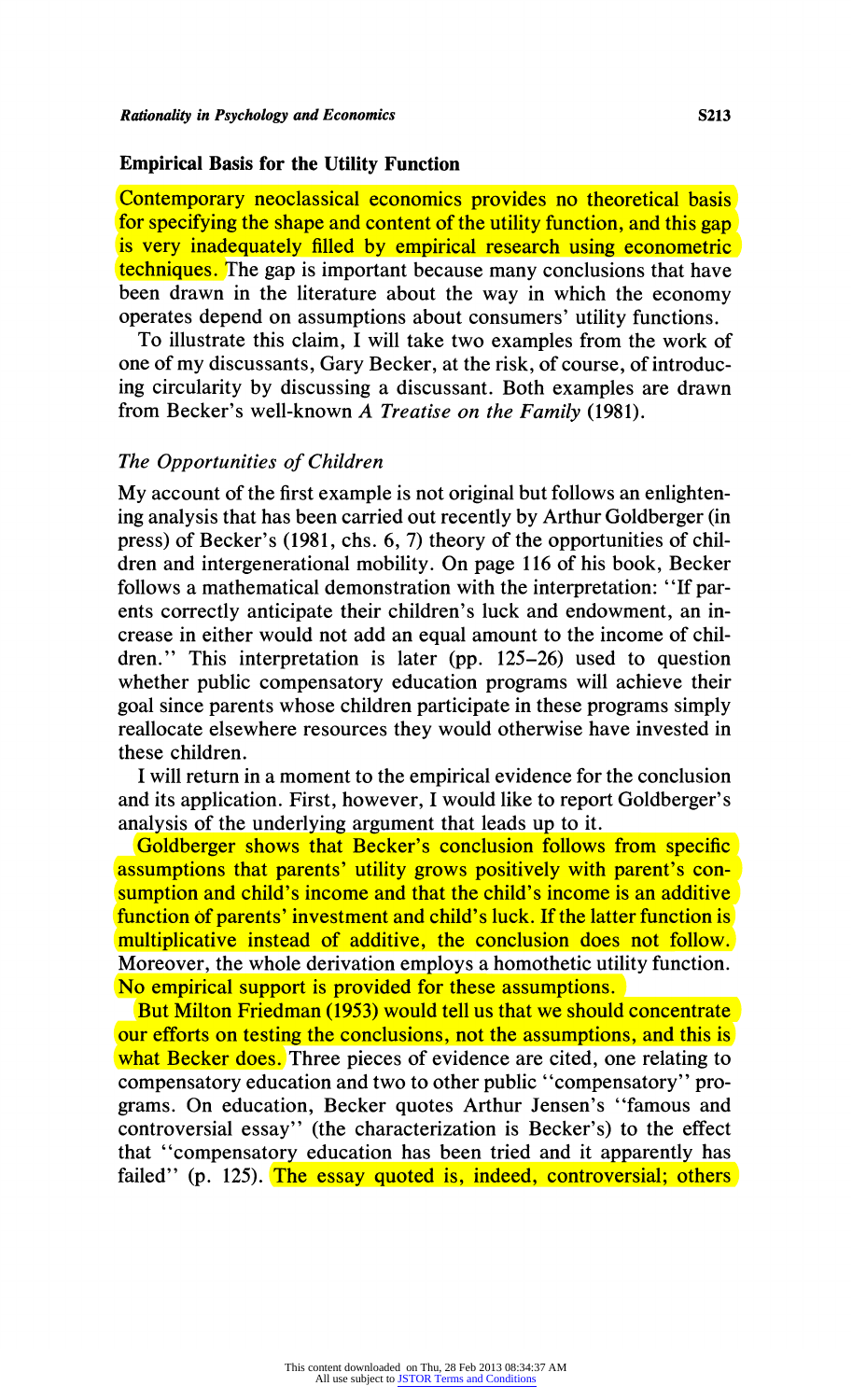**have subsequently reached quite different evaluations of Headstart and other compensatory education programs. Moreover, Jensen himself attributes their failure-if there was one-to causes very different from the utility functions of parents. To choose among Jensen's explanation, Becker's, and the thousand others that could be dreamed up, it would surely be important to find out directly whether families whose children participated in such programs diverted their money, nurturance, or attention away from those children. That would provide a relatively direct test of the nature of their preferences (although very far from a test either that they possessed consistent utility functions or that they were maximizing anything).** 

**Becker's other two pieces of evidence are more to the point. It does appear that public health programs cause people to devote less of their private budgets to health matters (the programs are presumably intended to do this) and that food supplements to pregnant women are to some extent diverted by reallocation of private budgets. To that extent we can conclude that some substitutions of the sort that utility theory predicts do actually take place. But of course as Becker has pointed out elsewhere (Becker 1962), price elasticity of demand is not a very strong test of utility maximization.** 

**What one sees in this example are matters of substantial practical as well as theoretical importance disposed of on the basis of unsupported theoretical assumptions and scanty evidence about the conclusions. Economics is too important, intellectually as well as practically, to be treated with this kind of casual empiricism.** 

**What one also sees in this example is that the conclusions depend primarily not on the assumption of optimization but on the (untested) auxiliary assumption that the interaction of luck and endowment is additive rather than multiplicative. Utility maximization is neither a necessary nor a sufficient condition for compensatory behavior.** 

**Finally, in this example one begins to understand the real decision making when one undertakes (as in the public health and food supplement research) to gather direct evidence about behavior through field studies or field experiments.** 

# **Labor Force Participation of Women**

**Let me now turn to a second example from Becker's (1981) book. On pages 245-56 he gives us his interpretation of the evolution of the American family since World War II. The salient fact around which the analysis revolves is that there has been a steady rise in the labor force participation of married women, including those with small children. At the outset (p. 245), Becker tells us that he believes "that the major cause of these changes is the growth in the earning power of women as the American economy developed." This credo is then buttressed by the empirical observation that the weekly earnings of employed women**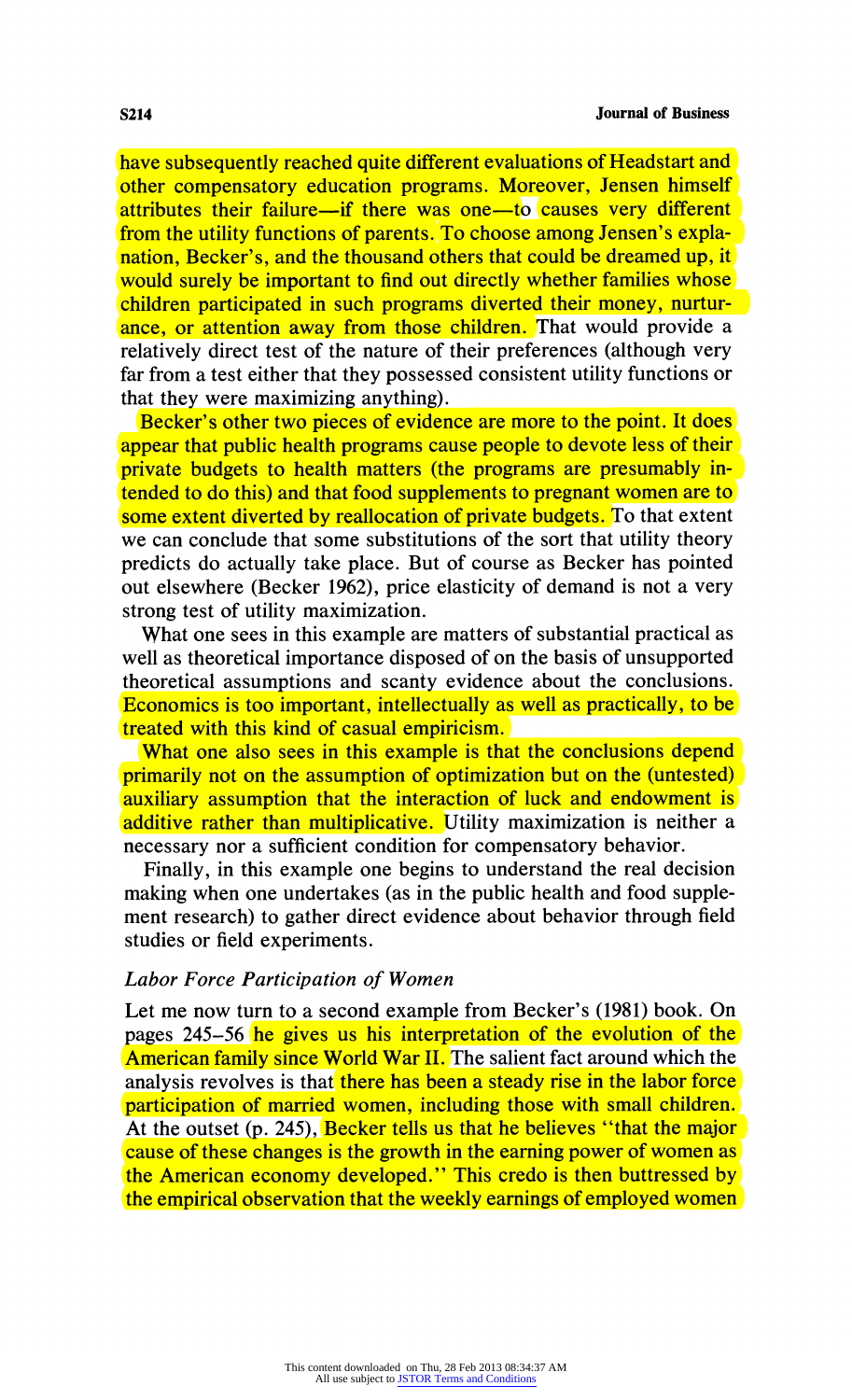**grew substantially during this period. This, he observes, implies an increase in the opportunity cost of staying in the home and also raises the relative cost of children, thereby reducing the demand for children.** 

**However, the question is never raised as to (a) whether the increase in real earnings of women was more rapid than the increase in real earnings of men during this same period or (b) whether the increase in women's weekly earnings might not have been in some measure due to an increase in average hours worked-itself a form rather than a consequence of greater labor force participation.** 

**Moreover, Becker places the whole weight of explanation on an unexplained shift in the demand curve for women's labor. No account is given of why this event should have taken place at this particular moment in American history or whether it was a sudden shock or a continuing development. Nor is any evidence provided (except the circular evidence that women moved into the labor force) that the event in fact took place. In particular, the possibility is not explored that a shift in the utility function of women caused a shift in the supply of women in the labor market in the face of a highly elastic demand curve and generally rising productivity in the economy.** 

**So in this example as in the previous one, the action comes, not from the assumption of utility maximization, but from factual assumptions about the shifting or stability of particular supply and demand curves. The true explanation will be obtained not by raising the sophistication of the economic reasoning but only by painstaking examination of occupations in manufacturing and service industries and an even more difficult empirical examination of changes in women's attitudes about where they prefer to work. Utility maximization is neither a necessary nor a sufficient condition for the conclusion that was reached. The action comes from the empirical assumptions, including assumptions about how people view their world.** 

## **Attention and Representation**

**In a substantive theory of rationality there is no place for a variable like focus of attention. But in a procedural theory, it may be very important to know under what circumstances certain aspects of reality will be heeded and others ignored. I wish now to present two examples of situations in which focus of attention is a major determinant of behavior. The first rests on very strong empirical evidence; the second is more speculative, but I will try to make it plausible.** 

# **The Purchase of Flood Insurance**

**Kunreuther et al. (1978) have studied decisions of property owners whether to purchase insurance against flood damage. Neoclassical the-<u>ory would predict that an owner would buy insurance if the expected</u>**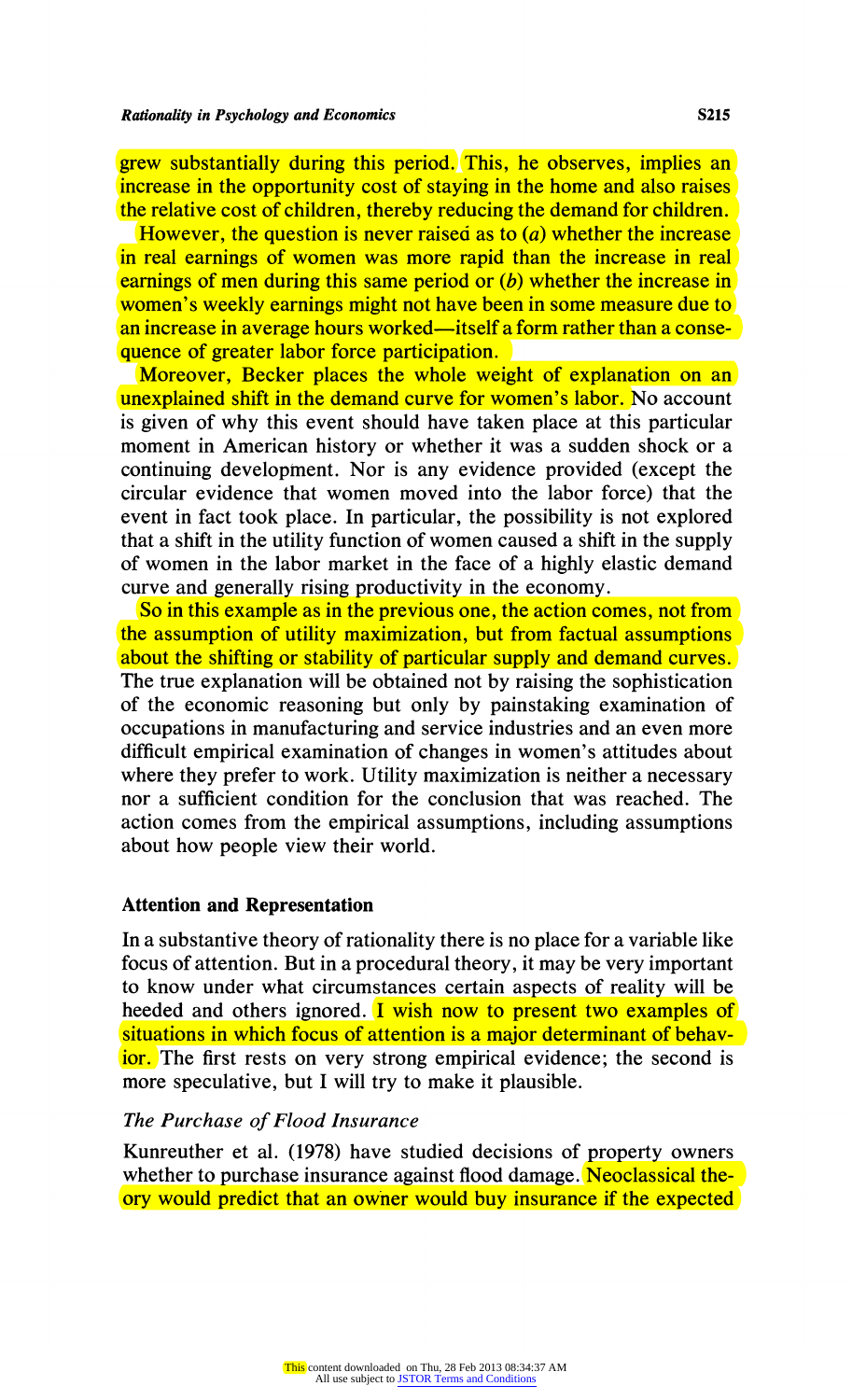**reimbursable damage from floods was greater than the premium. The actual data are in egregious conflict with this claim. Instead it appears that insurance is purchased mainly by persons who have experienced damaging floods or who are acquainted with persons who have had such experiences, more or less independently of the cost/benefit ratio of the purchaser.** 

**If we wish to understand the insurance-buying behavior, then we must determine, as Kunreuther and his colleagues did, the circumstances that attract the attention of a property owner to this decision alternative. Utility maximization is neither a necessary nor a sufficient condition for deducing who will buy insurance. The process of deciding-in this case, the process that puts the item on the decision agenda-is the important thing.** 

### **Voting Behavior**

**Voting behavior provides a more complex example of the role of attention in behavior. Both before and since Marx, it has been widely believed that voters respond, at least to an important extent, to their economic interests. Let us assume that is so. A substantial number of empirical studies have shown correlations between economic conditions and votes in American elections (Simon 1985). But such studies use a great variety of independent variables as measures of voters' perceptions of the economic consequences of their choices. (See, e.g., Hibbs 1982; and Weatherford 1983.) Some investigators have tried to measure the economic well-being of voters at the time of the election as compared with their well-being at some previous time. Others have**  measured the state of the economy-the level of the GNP, say, or of **employment. Which of these (or what other measure) is the true measure of economic advantage? Quite different predictions can be made if different measures are chosen.** 

**Consider the situation of a voter at the time of the 1984 presidential election who wished to maximize his or her economic well-being. Which of the following facts about the economy should influence the vote? (1) Real incomes of a majority have increased over the past 4 years but at less than the historical rate of a couple of decades earlier. (2) Dispersion of incomes has increased. (3) The rate of inflation has declined dramatically. (4) The rate of interest remains high compared with the historical past. (5) The national debt and deficit have increased dramatically. (6) The balance of trade has "worsened" dramatically. (7) Farm foreclosures have increased substantially. (8) Unemployment has decreased recently but is higher than it was 4 years previously. If we throw noneconomic considerations into the voter's utility function, we may add such facts as, The armament situation has changed in complex ways, et cetera, et cetera, moving into race tensions and equity to minorities, energy, the environment, creationism, abortion, and what not.**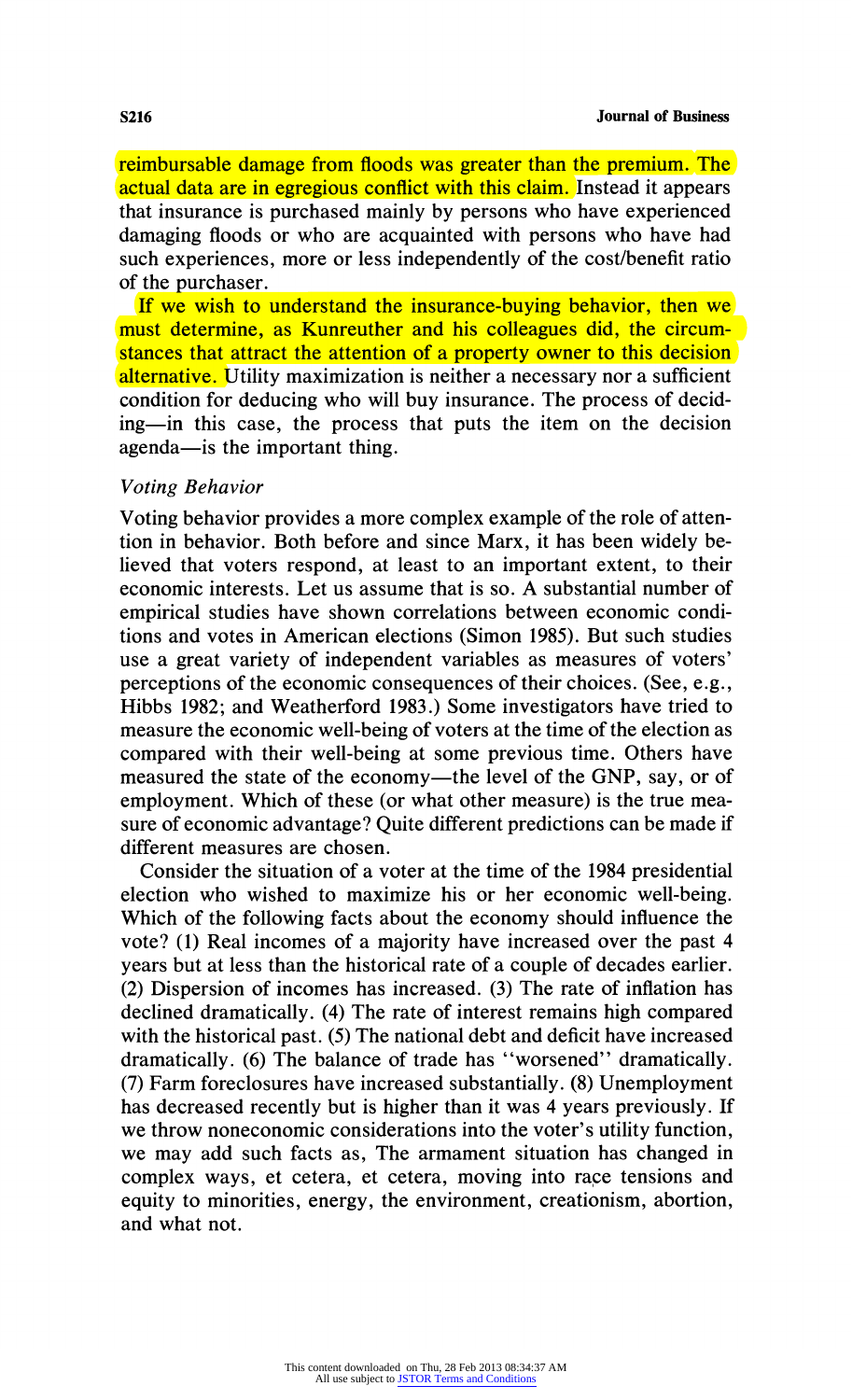**To predict how a voter, even a voter motivated solely by concern for his or her economic well-being, will vote requires much more than assuming utility maximization. A voter who attends to the rate of inflation may behave quite differently from a voter who attends to the federal deficit. Moreover, in order to predict where a voter's attention will focus, we may need to know his or her economic beliefs. A monetarist may consider different facts to be salient than the facts to which a Keynesian will attend. In any model of voting behavior that has any prospect of predicting behavior, almost all the action will lie in these auxiliary assumptions about attention and belief that define the decision maker's frame.** 

## **Expectations**

**Neoclassical theory, either with or without the assumption of rational expectations, cannot explain the phenomenon of the business cycle. In previous papers (e.g., Simon 1984) I have shown that auxiliary assumptions, which in this case amount to departures from objective rationality, must be annexed to the neoclassical model before a business cycle can be made to appear. I will repeat the argument here very briefly.** 

**If we examine Keynes's reasoning in The General Theory of Employment, Interest and Money (1936), we see that, at most points, it fits perfectly the neoclassical mold of substantive rationality. Auxiliary assumptions (it does not matter whether we view them as "irrationalities" or simply as expectations) are introduced, however, at points that are critical to the explanation of the business cycle. One of these auxiliary assumptions is the postulate that labor suffers from the money illusion—that unions cannot distinguish between changes in real and money wages, respectively. The addition of this postulate is sufficient to produce underemployment stagnation in the Keynesian theory.** 

**Remarkably enough, when we move from Keynes to the other end of the spectrum of economic theories-for example, to Lucas's (1981) rational expectations models—the same picture presents itself.** The **business cycle in these models derives, not from the assumptions of rationality, but from the appearance of money illusion in an erstwhile Eden. Only, in Lucas's theory, the illusion is suffered by businessmen, who cannot distinguish between general price movements and price changes in their industry, instead of by workers.** 

**The action in business-cycle theories appears to reside not in the rationality assumptions but in auxiliary assumptions about the processes that people use to form expectations about future events. A theory of procedural rationality would have to employ empirical research to investigate these expectation-forming processes. Again, the assumption of utility or profit maximization provides neither a necessary nor a sufficient condition for the existence of business cycles.** 

**We already have experience in using direct methods to learn how**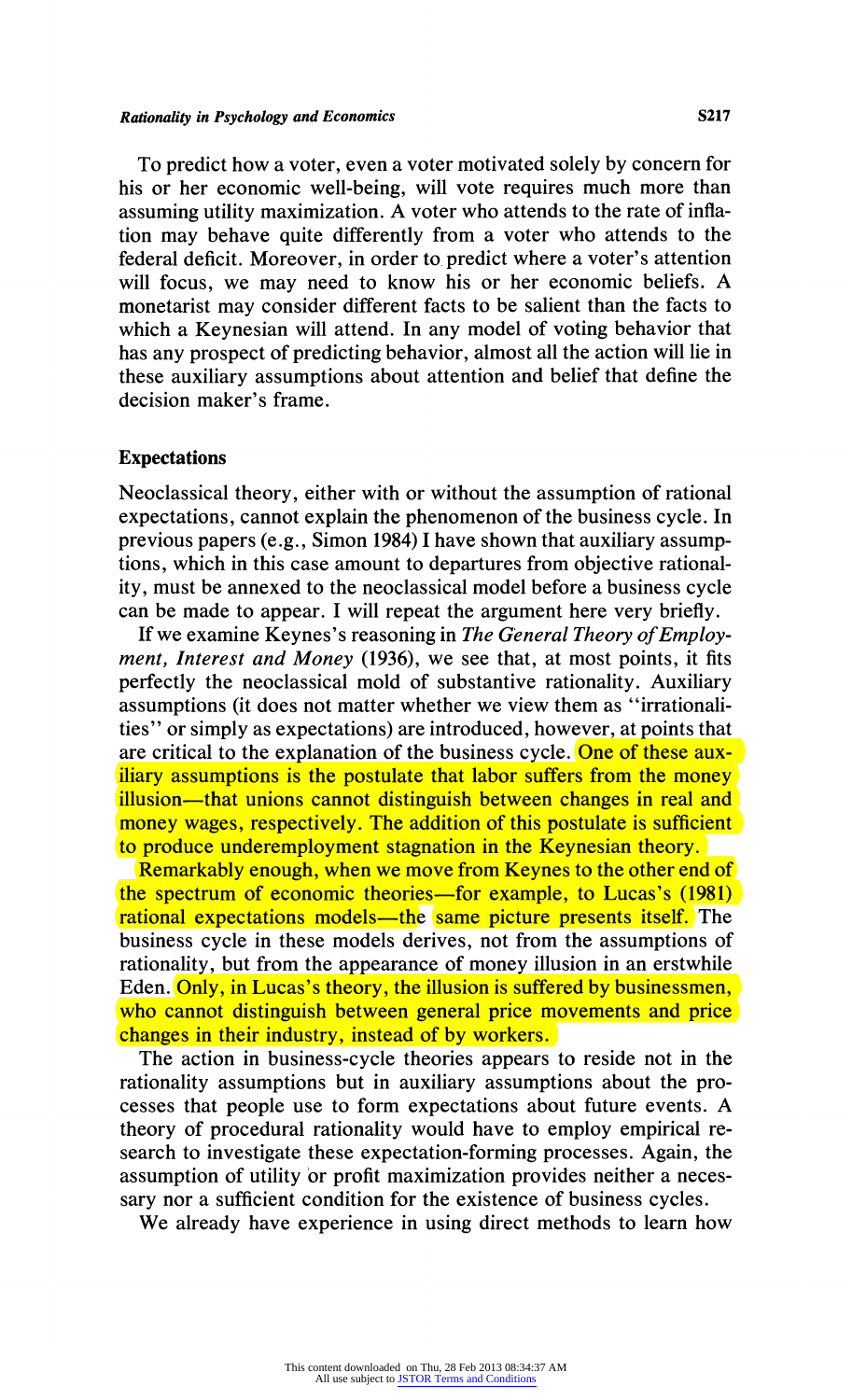**people form expectations about the future. Direct inquiries into people's expectations about business conditions, pioneered by George Katona (1951) at the University of Michigan, have for many years supplied inputs to econometric models of the economy. Studies have been made of planning methods and investment decision processes of business firms (for examples, see Eliasson 1976; and Bromiley 1986) that give us considerable information about what the forecasting firms do and whether and how forecasting enters into the process of choosing investments. This kind of information, which could easily be multiplied, provides us with powerful means for testing the rational expectations theory or other theories about how expectations are formed. There is no need to fall back on casual empiricism or on dubious indirect inferences from econometric data.** 

## **Other Empirical Parameters**

**My two final examples of the role of facts in economic reasoning are a little different from the previous ones. There are important cases in which not only are assumptions of substantive rationality insufficient to account for the observed phenomena but also parsimonious alternative explanations can be provided with only a minimal reference to rationality. The two examples I will discuss are the distribution of business firm sizes and the magnitudes of executive salaries.** 

# **Distribution of Business Firm Sizes**

**There is no unequivocal neoclassical theory of the distribution of business firm sizes. The traditional theory of the determinants of firm size was expounded by Jacob Viner (1932) and, by some kind of intellectual Gresham's Law, has survived to this day in elementary economics textbooks and books on intermediate price theory. It postulates a family of U-shaped short-run cost curves; a U-shaped long-run cost curve that is the envelope of the short-run curves; and a firm whose size corresponds to the scale of minimum cost on the long-run curve.** 

**There are innumerable difficulties with this account. The most serious is that empirical studies very often show cost curves to be J shaped, without a recognizable minimum, rather than U shaped. With a J-shaped curve, that is, decreasing costs at all sizes, there is no upper bound on firm size. Nearly as serious is that the theory says nothing about parameter values of the cost curves, hence nothing about what sizes of firms will actually be observed. In particular, no conclusions can be drawn about the distribution of firm sizes.** 

**If the theory is interpreted to mean that all firms in an industry have identical cost curves (which, in the absence of rents, should be the case), then, in equilibrium, all firms will be the same size. But this prediction is contradicted by the facts as squarely as any prediction**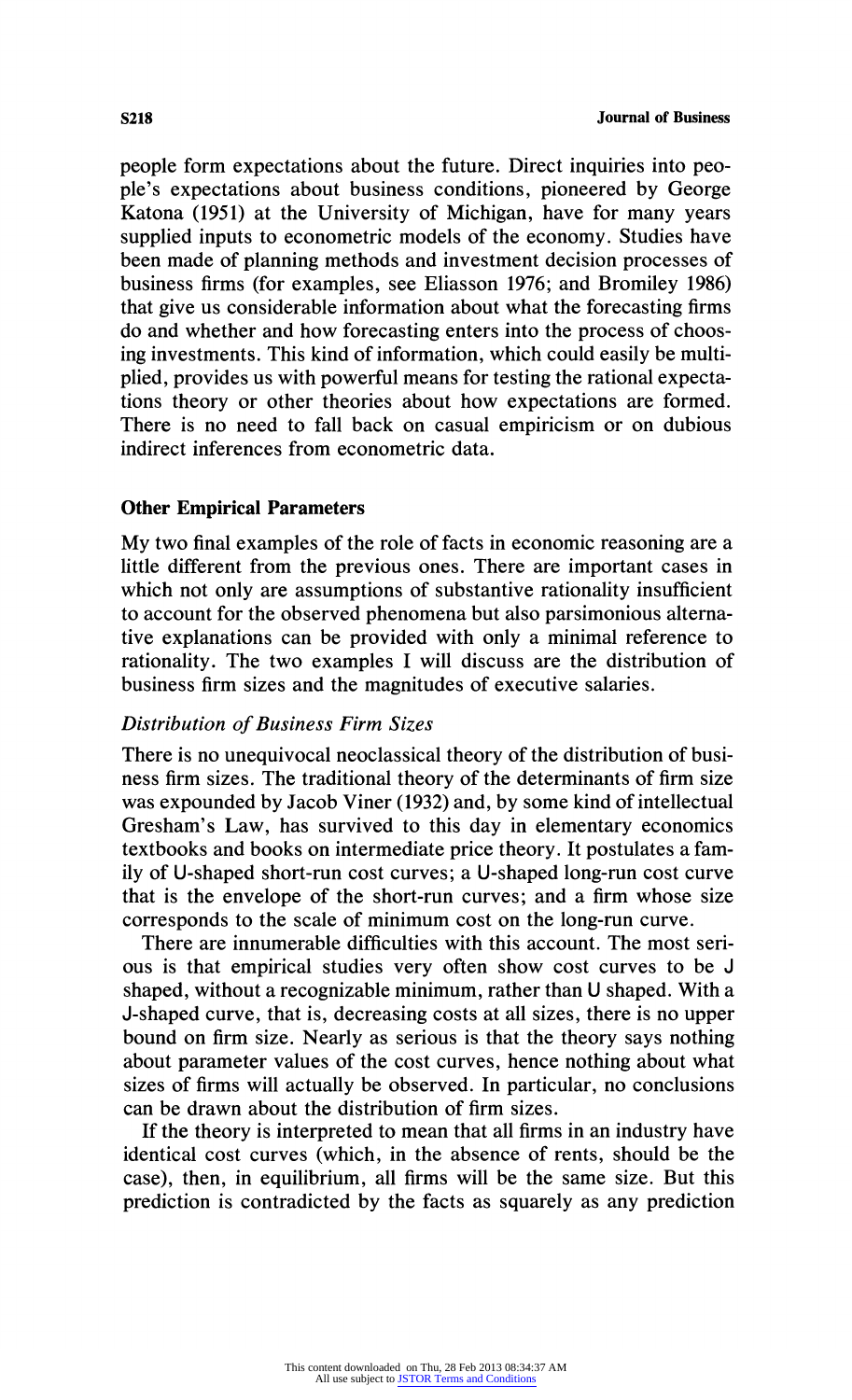**could be. The actual distributions are highly skewed, with many small firms and a few that are very large.** 

**If, on the contrary, each firm has its own cost curve, bearing no relation to the curves of the others, then the theory predicts too little: any size distribution whatsoever can be accommodated. But the fact is that the actual distributions are quite regular and similar, approximating the Pareto distribution in the upper tail. The traditional theory is therefore a total failure in predicting actual firm size distributions and should be banished from the textbooks.** 

**But here we face the difficulty that nature abhors a vacuum, that a bad theory is preferred to none. However, in this case, a wholly satisfactory alternative is available. It rests on plausible (although not welltested) premises, and these premises are even consistent with possible behaviors of reasonable men and women. The key premise (Ijiri and Simon 1977) is that the expected rate of growth of a firm during any period is proportionate to the size it had attained at the beginning of that period-the so-called Gibrat assumption. With this assumption and a little attention to boundary conditions, the Pareto distribution can be deduced as the steady-state equilibrium of the system.** 

**Such tests as have been made of the Gibrat assumption have had generally positive results. But even if we were satisfied that the assumption is empirically valid, we might wish to probe deeper. In a world in which people have reasons for their actions, why would such a relation hold? This is not the place for a full discussion of the matter, and I limit myself to two comments. First, if average rate of return on capital is independent of size of firm (as seems to be true to a first approximation), it is rather easy to think of reasons why access to internal or external capital for expansion should be, on average, roughly commensurate with present size. Second, we really do not need to do this kind of armchair guessing. We can undertake to study business firms to determine how growth comes about. What we should not do is to cling to a theory that predicts very little and that little incorrectly.** 

# **Distribution of Executive Salaries**

**My second example of a failure of classical theory that can be remedied within a framework of procedural rationality is the prediction of the distribution of the salaries of top executives.** 

**Neoclassical theory would, of course, explain the salaries of executives in terms of individual abilities for managerial work. Moreover, a very able executive would presumably have greater productivity when engaged in large affairs, as in managing a large business firm. Hence the combined forces of supply and demand would produce a strong correlation of executive ability with firm size. Rees (1973, p. 201), in his textbook exposition of the theory, puts it this way: "The person**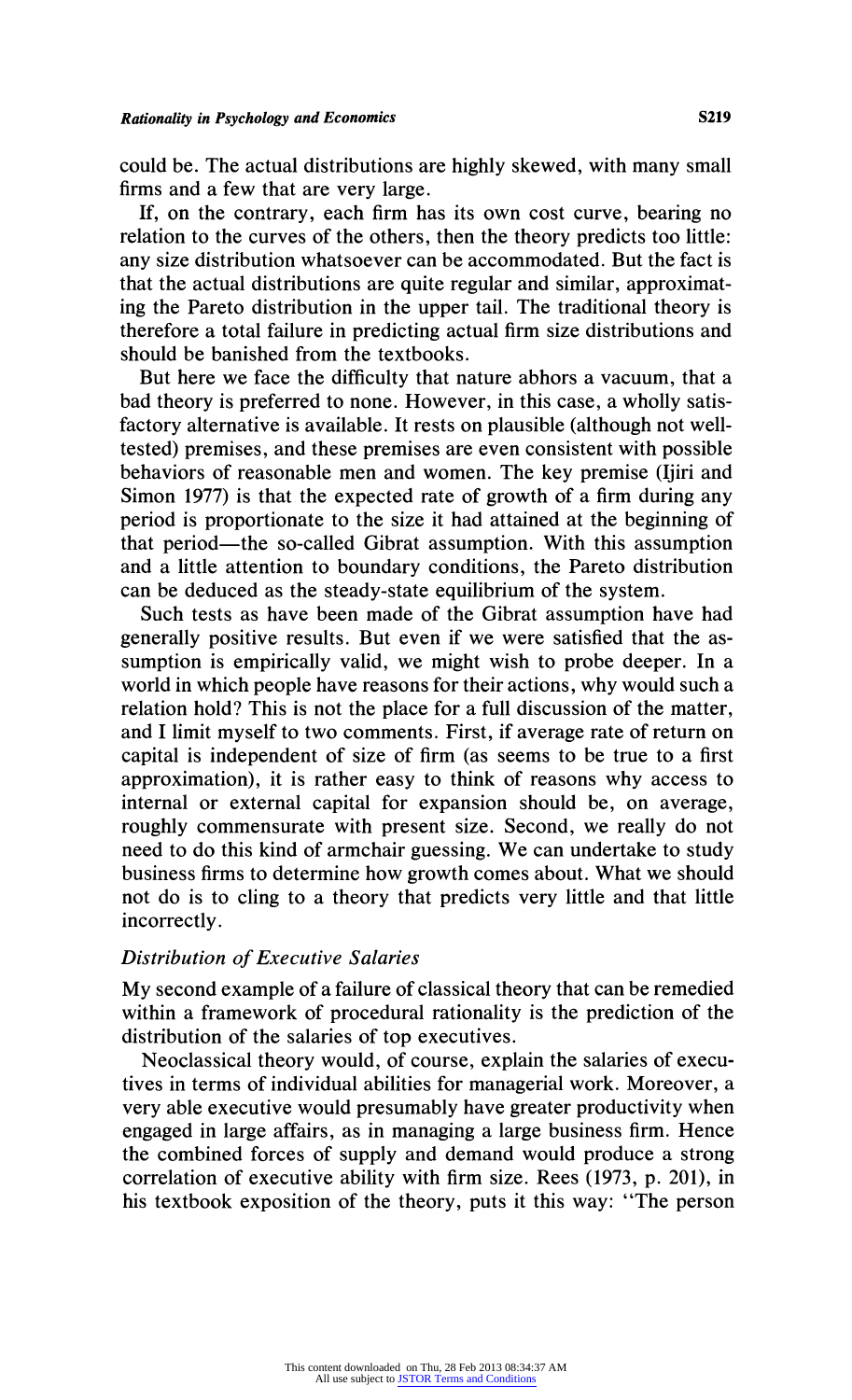**who alone among hundreds of competing junior executives in a large corporation eventually rises to the presidency must surely have special qualities that account for this rise, although they differ from the qualities that make a successful scientist or a successful salesperson. In any event, a business that is not a monopoly would soon run at a loss if it selected executives without any regard to those kinds of ability relevant in managing a business well."** 

**The claim is moderate and plausible. It does not require any assumption of maximization, only the assumption that those who select executives will behave reasonably, by taking ability into account. It leaves open the question of the processes of selection: how ability is judged and how accurately it can be estimated. It also leaves open the question of whether the characteristics that allow a person to compete successfully for advancement are closely correlated with the characteristics that make for effective management. But we will ignore the Peter Principle and other postulates that have been put forward challenging the close relation between managerial ability and selectability.** 

**Difficulty arises, however, when we try to move from these premises to an account of the observed salary distribution function. A number of studies (e.g., Roberts 1959) have shown that the average compensation of top executives increases with the cube root of the size of the firm. I have been told, though I have not seen the data, that this relation continues to hold when executive bonuses and fringe benefits are included in salary. How shall we explain this very regular and persistent distribution?** 

**Neoclassical theory, without strong auxiliary assumptions, is helpless. As Lucas (1978) has pointed out, what are needed are an assumption about the marginal product of managerial work as a function of firm size and managerial ability and an assumption about the distribution of managerial ability measured in the same units as in the previously mentioned function. Since there are no empirical data either on the marginal productivity of managers (except the salary data themselves) or on the distribution of ability, it is easy to manufacture functions that will produce the desired distribution of salaries. However, it should be noted that certain "obvious" choices of function will not work-for example, the Gibrat assumption that the marginal productivity of a manager is proportional to the size of the firm. If a function is found that fits the data, it is, of course, not refutable and hence profoundly uninteresting as a theoretical premise.** 

**As an alternative route to an explanation of the observed salary distribution (Simon 1979a/1982), we can introduce two factual assumptions that can be verified (and for one of which we already have sufficient empirical data). The first assumption is that business organizations have a pyramidal form and that the number of subordinates reporting directly to an executive does not vary much from one organi-**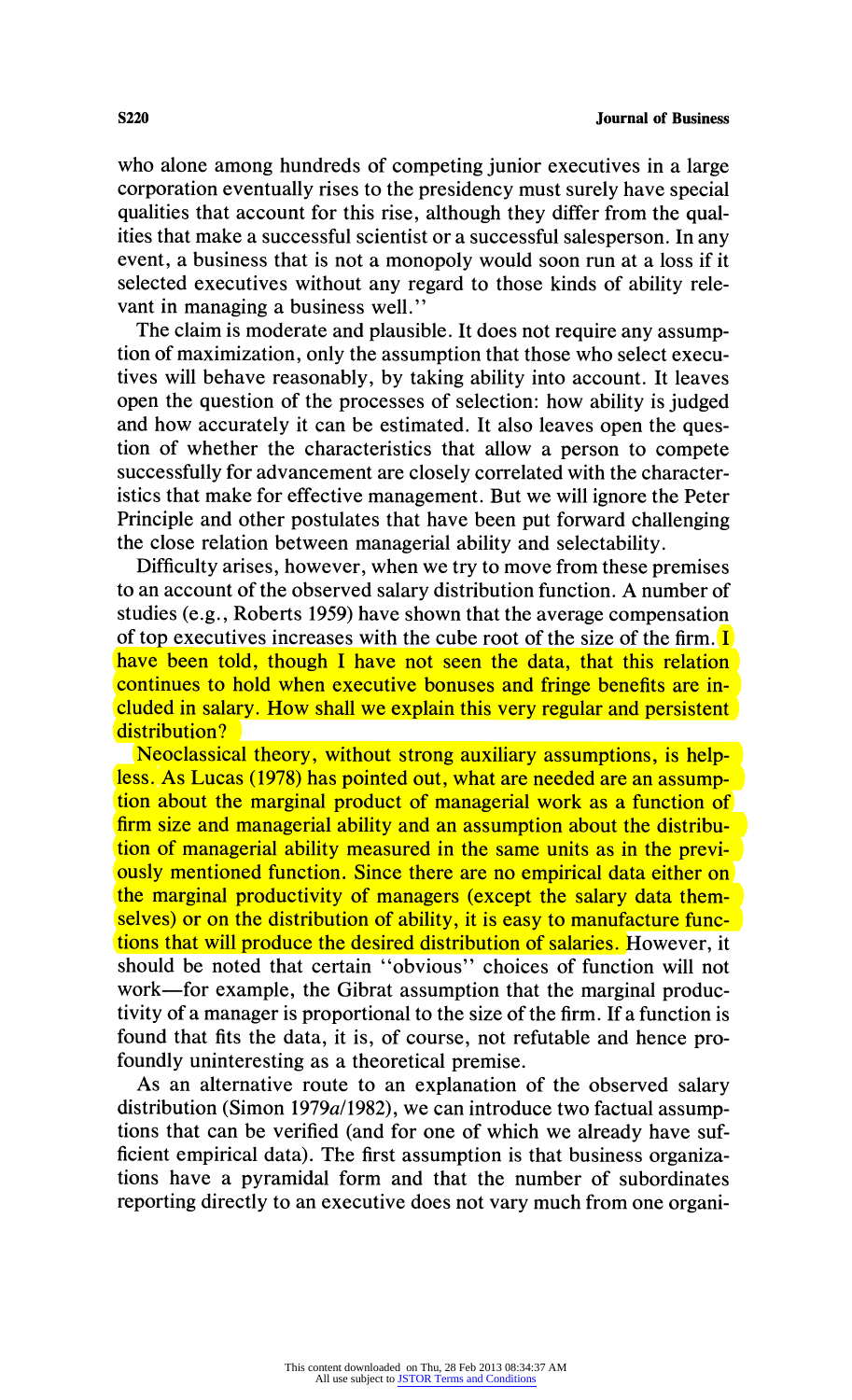zation to another or from one organizational level to another—that the **span of control is relatively constant. This is a well-known fact about business organizations. The second assumption is that, by some generally accepted norm of "fairness," the ratio of the salary of an executive to the salaries of his or her immediate subordinates is a constant over organizations and over levels.** 

**With these two assumptions, it follows immediately that the log of the salary of the top executive will vary linearly with the log of company size; and with reasonable assumptions, fitting observed facts, about the sizes of the two parameters of the theory (the span of control and the "fair" ratio of salaries), the coefficient in this linear relation**  can be predicted to be in the neighborhood of .3—very close to the **observed value.** 

**Of course, we will be more confident that this is the correct explanation when we have more direct evidence that the postulated norm of fairness really exists in peoples' minds. My only claim at the moment is that here we have an explanation that takes process into account, that does not rely on any assumption of utility or profit maximization, and that does describe a realizable decision process that is not dependent on quantities that are unobservable by the actors and by economists studying the phenomena. Of course this explanation does make the correct prediction-quantitatively as well as qualitatively.** 

**Neoclassical economists have raised several objections to the explanation I have just outlined. Rees (1973, p. 201) argues that the theory "is too special, since it applies only to hierarchical organizations." He points out that the salary distributions of such professionals as architects and attorneys, who typically work in small organizations, also are highly skewed. Of course, there is no reason to suppose that salaries in all occupations are fixed in the same way. A procedural theory of rationality would predict that the method of salary determination would depend on what kinds of information were available for assessing worth.** 

**Position in hierarchy provides such information in large organizations. In the case of architectural and legal firms, direct measures are generally available of the magnitude of the revenues associated with an associate's work and the magnitude of the contracts he or she is able to attract. Moreover, the sizes of jobs have a highly skewed distribution for a variety of reasons that we could explore empirically. Hence the fact that the salaries of professionals other than executives of business firms are skewed hardly seems a reason for rejecting the theory of executive compensation I have proposed.** 

**Recently, new information has been gained about bonuses and other nonsalary awards that make up an increasing part of executive compensation. This information shows that bonuses vary strongly with profits and other statistics that might be taken as measures of the**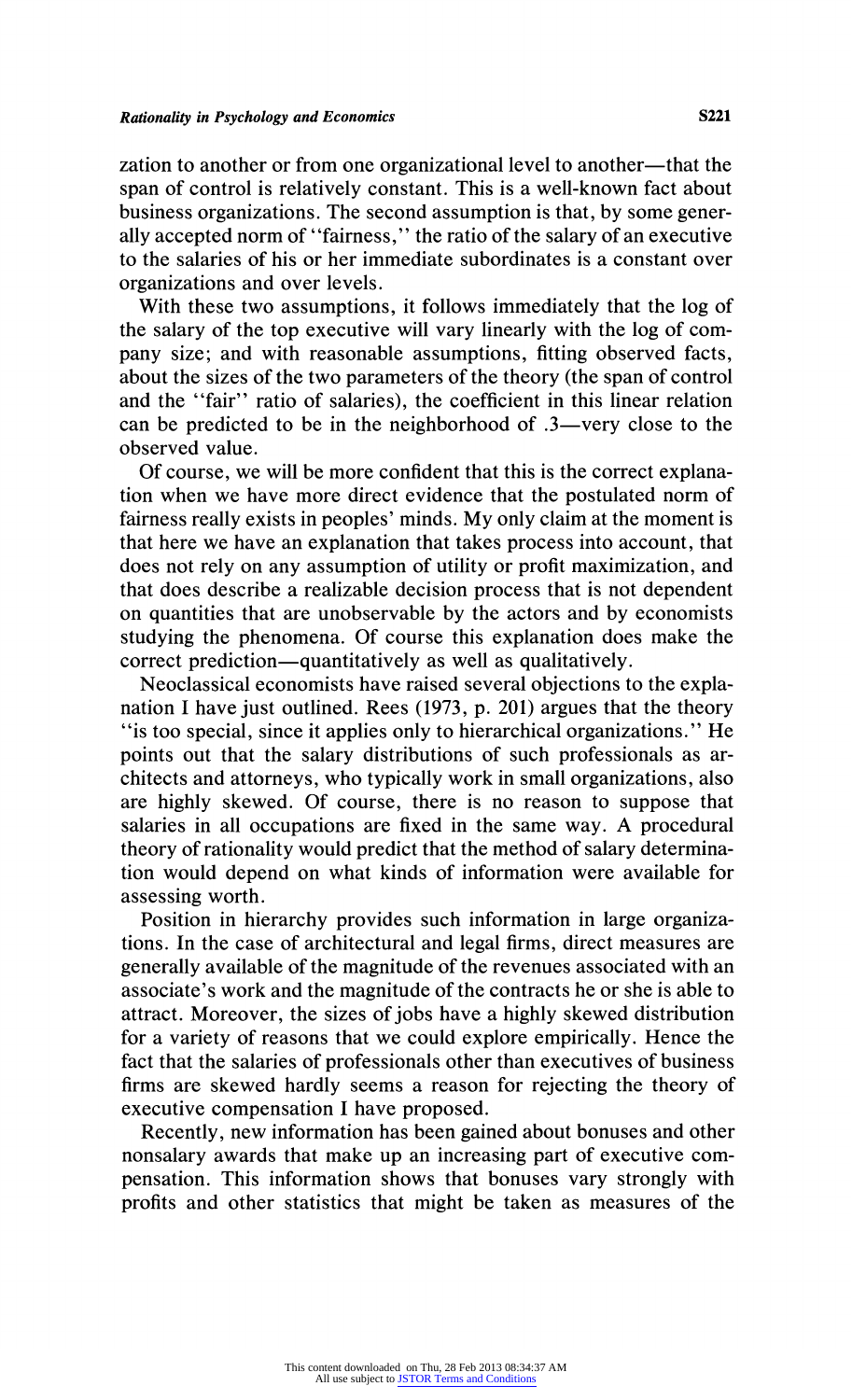**effectiveness of executive performance. But such evidence merely shows that companies try to motivate their executives to make profits (often, alas, with excessive attention to short-run profits, as has been pointed out in the literature). It does not show that the incentives bear any close relation to the marginal worth of the executives or even that the fluctuations in profits are the result of the incentive compensation.** 

**The evidence that incentives are offered to executives to increase profits is just what a procedural theory would predict. It would predict also that the rewards would be related to available statistics of company performance, even in the absence of reliable information about the exact relation between performance and managerial behavior. It would make no assumption that profits are maximized since the observable evidence provides no basis for that assumption. It would assume only that executives (and corporate boards) believe that executives can influence profits through their behavior and that a bonus plan would thereby motivate them to try harder.** 

**A procedural theory would assume that people have reasons for what they do when they set executive salaries and that these reasons take account of the highly imperfect and incomplete information available to them. However, it would be essential, in order to predict behavior more precisely, to have good empirical information both about the kinds of information to which the decision makers have ready access and about their beliefs and opinions on the mechanisms of the world on which their decisions operate. The most likely sources of such information are direct studies of the behaviors, values, beliefs, and opinions of the actors.** 

## **Summing Up**

**Between supporters of substantive and procedural theories of rationality there are fundamental differences about what constitutes a principled, parsimonious, scientific theory. We may put the matter in Bayesian terms. Neoclassical economists attach a very large prior probability (.9944?) to the proposition that people have consistent utility functions and in fact maximize utilities in an objective sense. As my examples show, they are prepared to make whatever auxiliary empirical assumptions are necessary in order to preserve the utilitymaximization postulate, even when the empirical assumptions are unverified. When verification is demanded, they tend to look for evidence that the theory makes correct predictions and resist advice that they should look instead directly at the decision mechanisms and pro-**

**Given the magnitude of the Bayesian prior that expresses confidence in the theory and the weakness of the kinds of indirect evidence that are allowed for testing it, neoclassical economics becomes, as has been observed more than once, essentially tautological and irrefutable. Because of its preoccupation with utility maximization, it fails to observe**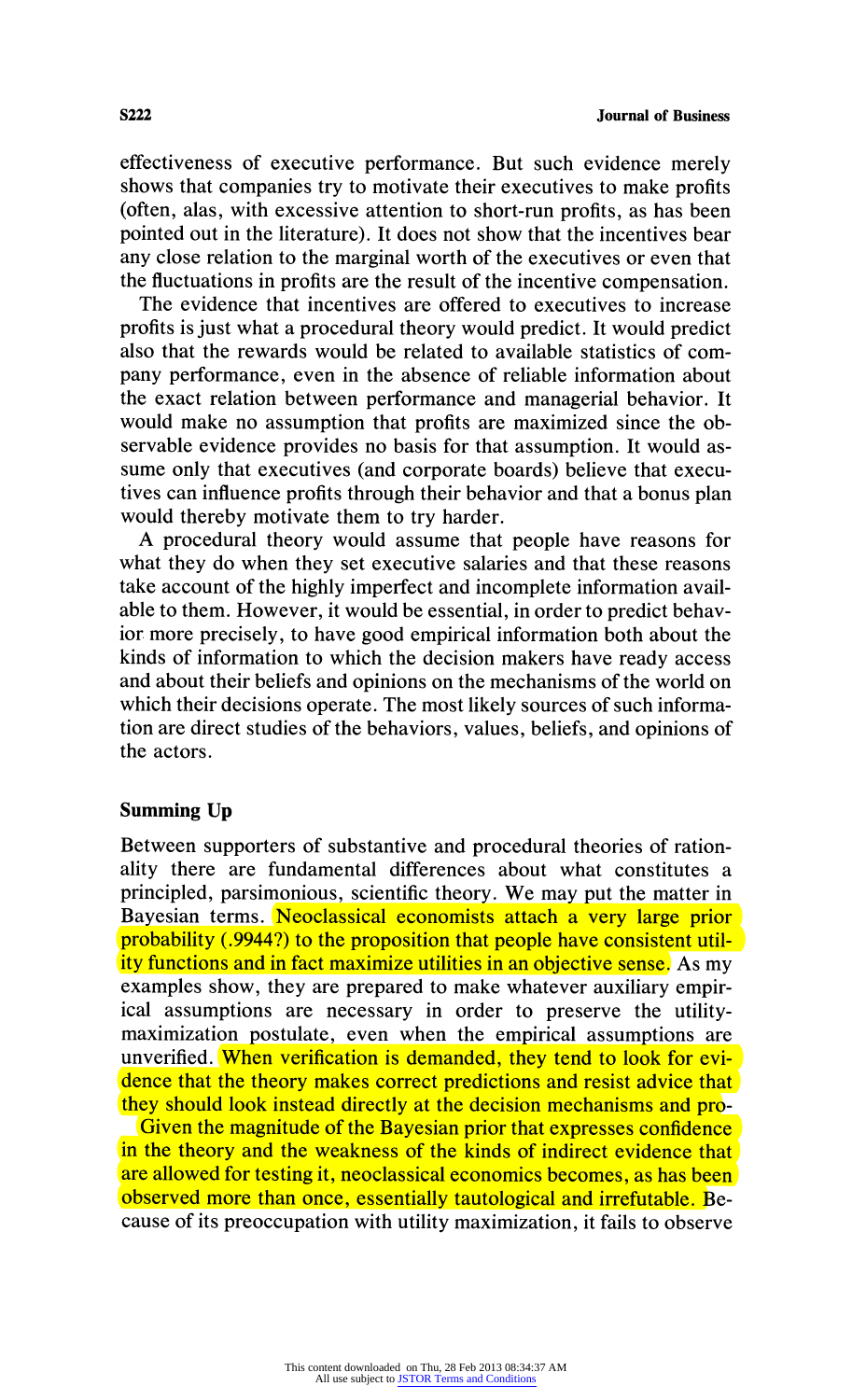that most of its "action"—the force of its predictions—derives from **the, usually untested, auxiliary assumptions that describe the environment in which decisions are made. The examples show that the important conclusions it draws can usually also be drawn, with the aid of the auxiliary assumptions, from the postulate that people are procedurally rational and without assuming that they maximize utility.** 

**It is too easy, within the neoclassical methodological framework, to save the theory from unpleasant evidence by modifying the auxiliary assumptions and providing a new framework within which the actor "must have been operating." Hence neoclassical theory, as usually applied, is an exceedingly weak theory, as shown by the difficulty of finding sets of facts, actual or hypothetical, that cannot be rationalized and made consistent with it.** 

**Behavioral theories of rationality attach a high prior probability (.9944?) to the assumption that economic actors use the same basic processes in making their decisions as have been observed in other human cognitive activities and that these processes are indeed observable. In situations that are complex and in which information is very incomplete (i.e., virtually all real world situations), the behavioral theories deny that there is any magic for producing behavior even approximating an objective maximization of profits or utilities. They therefore seek to determine what the actual frame of the decision is, how that frame arises from the decision situation, and how, within that frame, reason operates.** 

**In this kind of complexity, there is no single sovereign principle for deductive prediction. The emerging laws of procedural rationality have much more the complexity of molecular biology than the simplicity of classical mechanics. As a consequence, they call for a very high ratio of empirical investigation to theory building. They require painstaking factual study of the decision-making process itself.** 

**What is to be done? What prescription for economic research derives from my analysis?** 

**First, I would recommend that we stop debating whether a theory of substantive rationality and the assumptions of utility maximization provide a sufficient base for explaining and predicting economic behavior. The evidence is overwhelming that they do not.** 

**We already have in psychology a substantial body of empirically tested theory about the processes people actually use to make boundedly rational, or "reasonable," decisions. This body of theory asserts that the processes are sensitive to the complexity of decision-making contexts and to learning processes as well.** 

**The application of this procedural theory of rationality to economics requires extensive empirical research, much of it at micro-micro levels, to determine specifically how process is molded to context in actual economic environments and the consequences of this interaction for the economic outcomes of these processes. Economics without psy-**